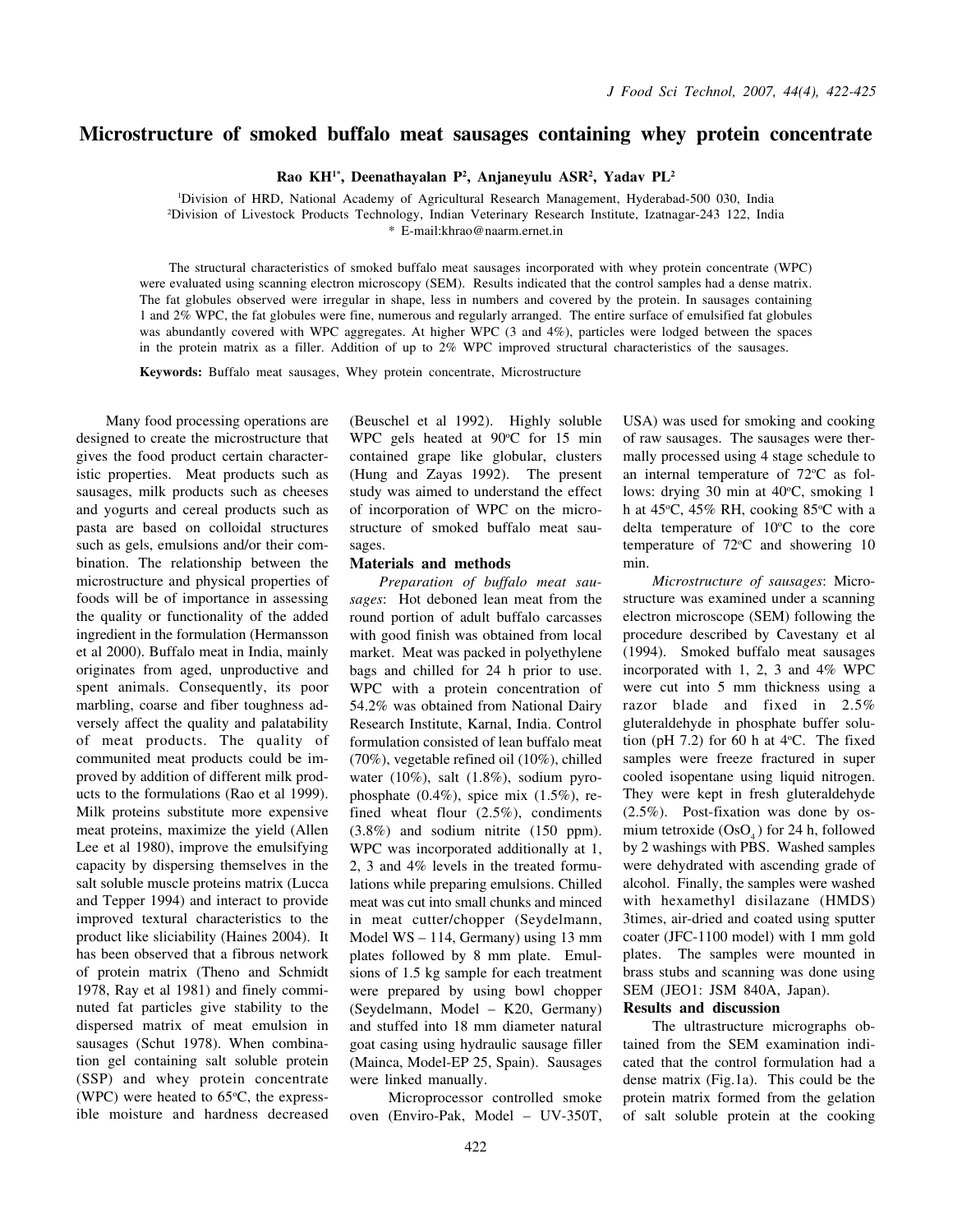

a. Control formulation showing dense matrix with less number of fat globules and irregular craters (x 500)



b. Control formulation showing the latticed structure (x 4000)

temperature of 72°C, which existed as a continuous area (Ray et al 1981). With this protein matrix, irregular craters, without distinct void spaces were present which might be the place of fat globules, washed away by the dehydration process with graded alcohol. This supports the findings of Ray et al (1981) and Yost and Kinsella (1996). The fat globules observed were of irregular shape and less in numbers and were covered by the protein matrix. The fat globules were covered with the meat protein matrix showing a



e. Sausages containing 2% WPC showing fine, numerous, regularly arranged fat levels indicating better emulsification (x 500)

latticed structure (Fig. 1b) similar to one reported by Theno and Schmidt (1978). However, the protein matrix appeared to be a coagulum.

Micrographs of 1% WPC incorporated samples revealed that even though they were like the control formulation (Fig.1c), under higher magnification they were having more irregular fat, globules surrounded by WPC particles (Fig.1d). The WPC added might have emulsified the free fat available and saved the salt soluble protein for more water binding.



h. Sausages containing 2% WPC showing fat globules (x 2000) adsorbed with WPC, immobilized with protein matrix with small exudation points (arrow mark)



c. Sausages containing 1% WPC, showing clear matrix structure with less number of fat globules (x 500)



f. Fat globules adsorbed by abundant WPC particles and aggregates in 2% WPC added sausage (x 2000)



i. Sausages containing 3% showing collapsed protein matrix (x 500)



d. 1% WPC incorporation showing, lacked clear interfacial protein film formation with WPC particles, adsorbed on the surface (arrow mark) in different sizes (x 4000)



g. Fat globules with clear, numerous interfacial protein film formation (arrow mark), attaching with protein matrix (x 1000) in 2% WPC added sample



Sausages containing 4% WPC showing the WPC aggregates in the spaces of matrix (arrow mark) like filler

423

Fig. 1. SEM micrographs of buffalo meat sausages containing different levels of whey protein concentrate (WPC)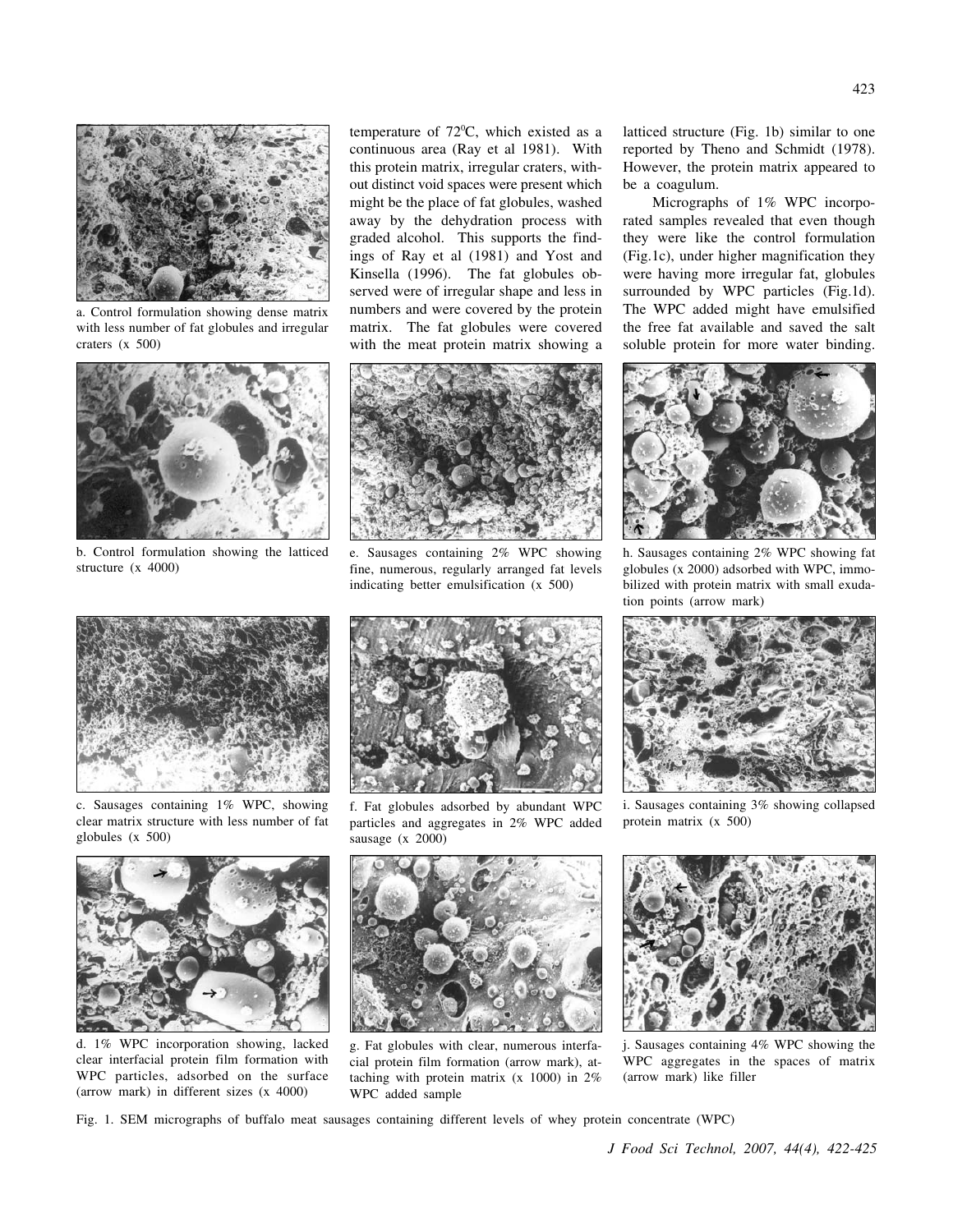This supports the observations of Van den Hoven (1987) who reported that the fat globules in larger number surrounded by milk proteins reduced the expulsion of water during cooking by lodging into the protein matrix. But the WPC aggregates were found to be very less over fat globules lacking in interfacial protein strand formation (Fig. 1d).

In 2% WPC added samples, the fat globules were fine and numerous in numbers and regularly arranged (Fig.1e). The micrographs with emulsified fat globules revealed abundant WPC aggregates covering the entire surface. Excessive whey protein aggregates were also found around these emulsified fat globules (Fig.1f). Yost and Kinsella (1996) also reported about these types of clumps and protein aggregates covering the emulsified fat. The emulsified fat globules showed numerous thin interfacial strands originating from the fat globules and connecting to the protein matrix (Fig.1g). This interfacial film formation might be due to the unfolding of WPC during gelation. During gelation the unfolding of protein molecules occurs at the temperature range of 60-80°C (Myers 1990) and exposes a larger amount of reactive sites for intermolecular reaction, which aggregates and form thiol-disulphide reaction (Clark and Ross Morphy 1987) and dilsulphide crosslinking of unfolded protein molecules (Hillier et al 1980). Addition of WPC at 1-4% levels in low-fat beef patties formed a network of aggregated clusters in which beef myofibrillar protein were embedded and WPC occupied the interstitial space between myofibrillar protein (El-Magoli et al 1996). Monahan et al (1996) reported that these unfolded protein facilitates the protein-protein reaction forming a thick interfacial layer resulting in the formation of emulsion droplets in the matrix. The fat globules covered with adsorbed protein molecules are immobilized (Fig. 1h) by direct reticulation between membrane forming protein (WPC) molecule and bulk phase protein (salt soluble protein) matrix (Jost et al 1986). In addition to the meat proteins in emulsification, the WPC also found to be adsorbed on the fat globules in a better way, which might have enhanced the gel structure of the product. Because of these

smaller fat droplets, the surface area available for protein adsorption will be more and hence integration of fat droplets into the gel microstructure upon heating. Similarly, Jost et al (1989) reported about the surface area of fat droplets. In 1 and 2% added samples, fat globules are exhibiting several small, a uniform pockets of exudation points (Fig. 1b, h), which might be the reason for better emulsion stability than 3 and 4% WPC added samples. Gordon and Burbut (1990) also reported that stable batters would have more small packets of exudation points. However, the effectiveness of the functionality of WPC greatly depends on the composition, processing condition, solubility, ionic concentration and pH (Beuschel et al 1992, Aguilera 1995, Mangino 1992).

In 3 and 4% WPC added samples the overall volume of the void space decreased and the interfacial strand thickness increased. Yost and Kinsella (1996) also reported that the increased concentration of whey protein isolate decreased the void space and increased the strand thickness. This increased protein concentration might have facilitated the interaction between thermally denatured protein molecules and protein aggregation (Harwalkar and Kalab 1985) and associated moisture loss phenomena such as synerysis (Tamime et al 1984). Similarly, Mangino (1992) reported if the proteinprotein interaction is too strong, the network will collapse (Fig.1i) and water will be expelled from the structure. These results are correlating with the lower moisture content of 3 and 4% WPC added sausages. Furthermore, the increased WPC level might have had more fat content which is not suitable to be an effective emulsifier. Because the fat particles are more surface active than proteins (Damodaran 1989). These lipid molecules might have destabilized the interfacial protein films through competitive displacement of WPC resulted in decreased emulsion stability and reduced functional properties. Similarly, At higher percentage of WPC addition, the micrographs showed that the WPC particles were lodging between the spaces in the protein matrix and showing the behaviour of filler (Fig. 1j).

Addition of WPC in the sausage

formulation significantly improved the textural attributes of product. Based on the microstructural studies, WPC incorporation showed a better product structure up to 2% than 3 and 4%. Higher level of addition behaved like a filler without improving structural characteristics. Therefore, addition of 2% WPC is recommended for improving structural characteristics and in turn the textural quality of the product.

#### References

- Aguilera JM 1995. Gelation of whey proteins. Food Technol 49(10):83-89
- Allen Lee RY, Cannon C, Huffiman DL 1980. Whey protein concentrates in a processed meat loaf. J Food Sci 45:1278-1304
- Beuschel BC, Partridge JA, Smith DM 1992. Insolubilized whey protein concentrate and/or chicken salt soluble protein gel properties. J Food Sci 57:852-857
- Cavestany H, Jimenez Colmenero F, Solas MT, Carballo J 1994. Incorporation of sardine surimi to bologna sausages containing different fat levels. Meat Sci 38:27-37
- Clark AH, Ross-Murphy SB 1987. Structured and the chemical properties of biopolymer gels. Adv Polym Sci 83:60-192
- Damodaran D 1989. Inter-relationship of molecular and functional properties of food protein. In: Food proteins: structure and functional relationships. Kinsella JE, Soucie W (eds), Am Oil Chem Soc, IL, p 21-51
- El-Magoli SB, Laroia S, Hansen PHT 1996. Flavour and texture of low-fat ground beef patties formulated with whey protein concentrates. Meat Sci 42:179-193
- Gordon A, Barbut S 1990. The role of the interfacial protein film in meat batter stabilization. Food Struct 55:1196-1200
- Haines B 2004. New directions in dairy, Prepared Foods. htpp://www.preparedfoods.com
- Harwalkar VR, Kalab M 1985. Thermal denaturation and aggregation of β-lactoglobulin in solution. Electron microscopic studies. Milchwissenschaft 40:65-68
- Hermansson AM, Langton M, Loren N 2000. New approaches to characterizing food microstructures. MRS Bull, Dec, p 30-36
- Hillier RM, Lyster RLJ, Cheeseman GC 1980. Gelation of reconstituted whey powder by heat. J Sci Food Agric 31:1152-1157
- Hung SC, Zayas JF 1992. Functionality of milk proteins and corn germ protein flour in communited meat products. J Food Qual 15:139-152
- Jost R, Baechler R, Masson G 1986. Heat gelation of oil in water emulsion stabilized by whey protein. J Food Sci 51:440- 444
- Jost R, Dannenberg F, Rosset J 1989. Heat set